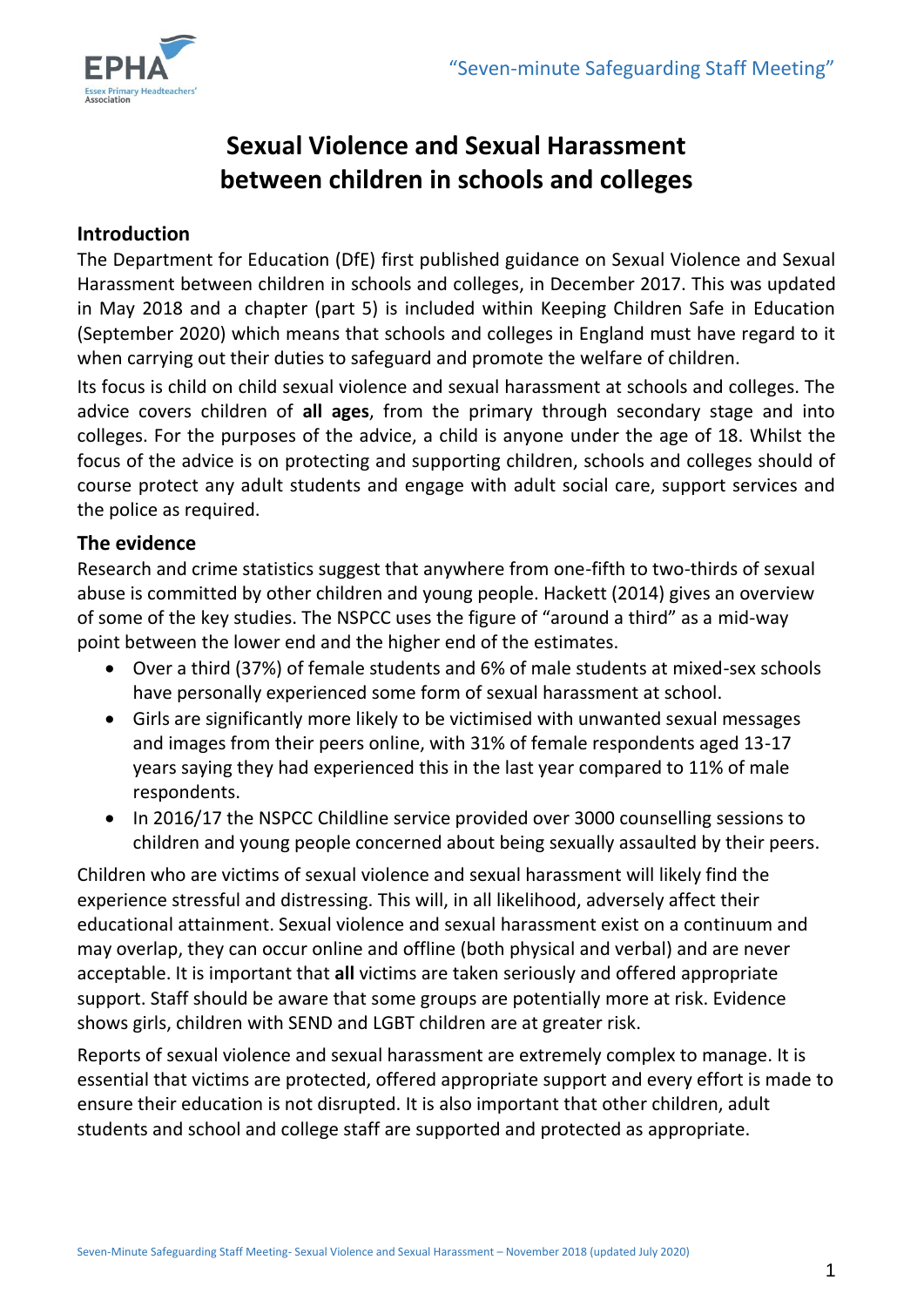

## **What do we mean by sexual violence and sexual harassment between children?**

Sexual violence and sexual harassment can occur between two children of **any age and sex.**  It can also occur through a group of children sexually assaulting or sexually harassing a single child or group of children.

#### **Sexual violence**

For the purpose of the DfE advice, sexual violence refers to sexual offences under the Sexual Offences Act 2003, including rape, assault by penetration and sexual assault (described in the guidance and in KCSiE).

It is important that schools and colleges are aware of sexual violence and the fact children can, and sometimes do, abuse their peers in this way.

#### **Sexual harassment**

For the purpose of the advice, sexual harassment means 'unwanted conduct of a sexual nature' that can occur online and offline. When the guidance references sexual harassment, it does so in the context of child on child sexual harassment. Sexual harassment is likely to: violate a child's dignity, and/or make them feel intimidated, degraded or humiliated and/or create a hostile, offensive or sexualised environment.

Whilst not intended to be an exhaustive list, sexual harassment can include:

- sexual comments, such as: telling sexual stories, making lewd comments, making sexual remarks about clothes and appearance and calling someone sexualised names;
- sexual "jokes" or taunting;
- physical behaviour, such as: deliberately brushing against someone, interfering with someone's clothes (schools and colleges should be considering when any of this crosses a line into sexual violence - it is important to talk to and consider the experience of the victim) and displaying pictures, photos or drawings of a sexual nature; and
- online sexual harassment.

This may be standalone, or part of a wider pattern of sexual harassment and/or sexual violence. It may include:

- non-consensual sharing of sexual images and videos;
- sexualised online bullying;
- unwanted sexual comments and messages, including, on social media;
- sexual exploitation; coercion and threats; and
- upskirting.

#### **"Upskirting"**

The Voyeurism (Offences) Act, which is commonly known as the Upskirting Act, came into force on 12 April 2019. 'Upskirting' is where someone takes a picture under a person's clothing (not necessarily a skirt) without their permission and or knowledge, with the intention of viewing their genitals or buttocks (with or without underwear) to obtain sexual gratification, or cause the victim humiliation, distress or alarm. It is a criminal offence. Anyone of any gender, can be a victim.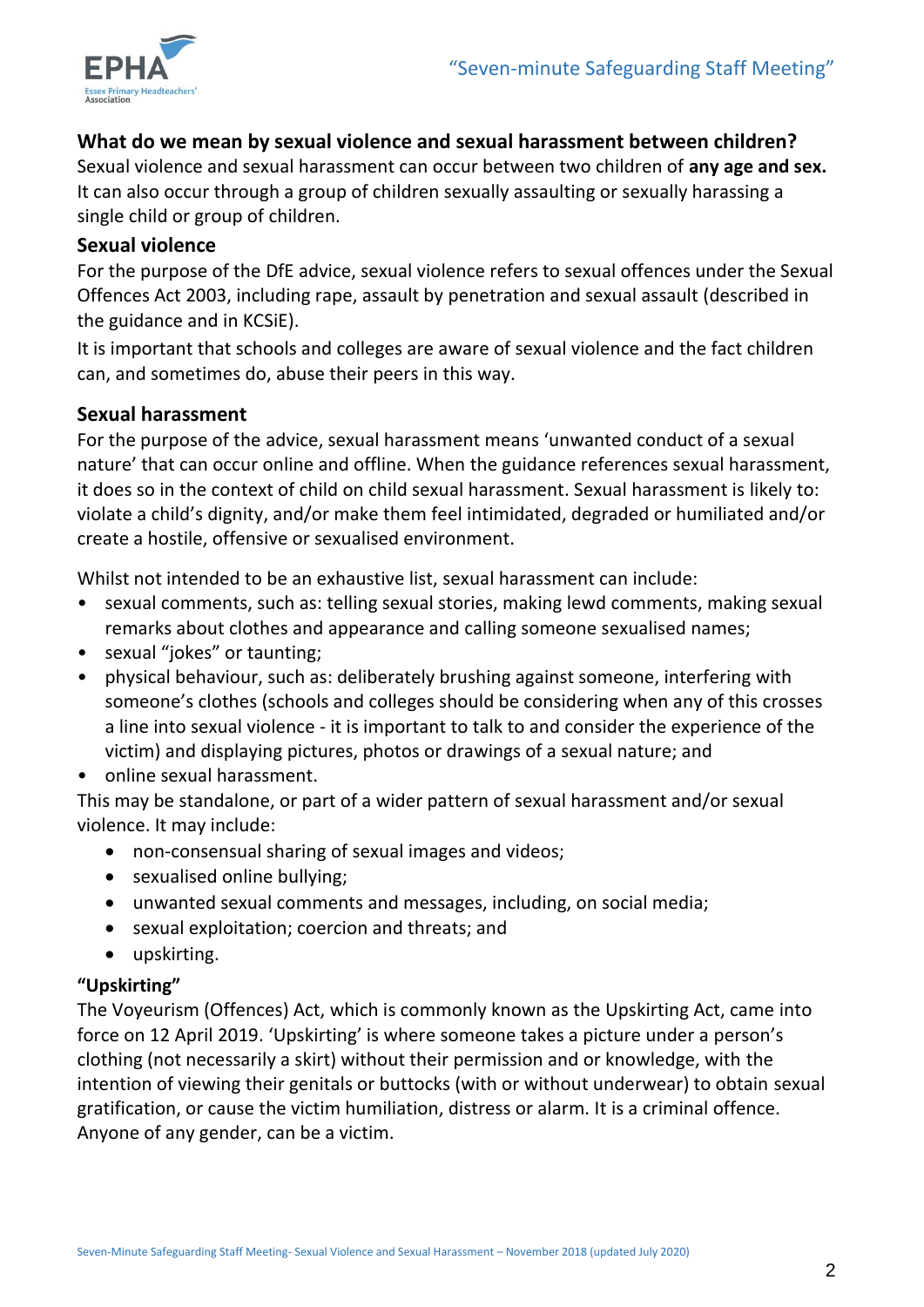

It is important that schools and colleges consider sexual harassment in broad terms. Sexual harassment (as set out above) creates an atmosphere that, if not challenged, can normalise inappropriate behaviours and provide an environment that may lead to sexual violence.

### **Serious violence**

All staff should be aware of indicators, which may signal that children are at risk from, or are involved with serious violent crime. These may include increased absence from school, a change in friendships or relationships with older individuals or groups, a significant decline in performance, signs of self-harm or a significant change in wellbeing, or signs of assault or unexplained injuries. Unexplained gifts or new possessions could also indicate that children have been approached by, or are involved with, individuals associated with criminal networks or gangs.

All staff should be aware of the associated risks and understand the measures in place to manage these. Advice for schools and colleges is provided in the Home Office's Preventing youth violence and gang involvement and its Criminal exploitation of children and vulnerable adults: county lines guidance.

# **Schools and colleges should be aware of the importance of:**

Staff should be aware of the importance of:

• making clear that sexual violence and sexual harassment is not acceptable, will never be tolerated and is not an inevitable part of growing up;

• not tolerating or dismissing sexual violence or sexual harassment as "banter", "part of growing up", "just having a laugh" or "boys being boys"; and

• challenging behaviours (potentially criminal in nature), such as grabbing bottoms, breasts and genitalia, flicking bras and lifting up skirts. Dismissing or tolerating such behaviours risks normalising them.

# **A whole school approach to preventing child on child sexual violence and sexual harassment**

The best schools take a whole school approach to safeguarding and child protection. This means involving everyone in the school, including the governing body and/or trustees, all the staff, children, adult students, volunteers and parents and carers.

Safeguarding and child protection should be a recurrent theme running through policies and procedures. The school or college's approach to sexual violence and sexual harassment should reflect and be part of the broader approach to safeguarding.

The school or college's safeguarding procedures with regard to sexual violence and sexual harassment should be transparent, clear and easy to understand for staff, pupils, students, parents and carers.

#### Your school's child protection policy states:

*"We do not tolerate any harmful behaviour in school and will take swift action to intervene where this occurs. We use lessons and assemblies to help children understand, in an ageappropriate way, what abuse is and we encourage them to tell a trusted adult if someone is behaving in a way that makes them feel uncomfortable."*